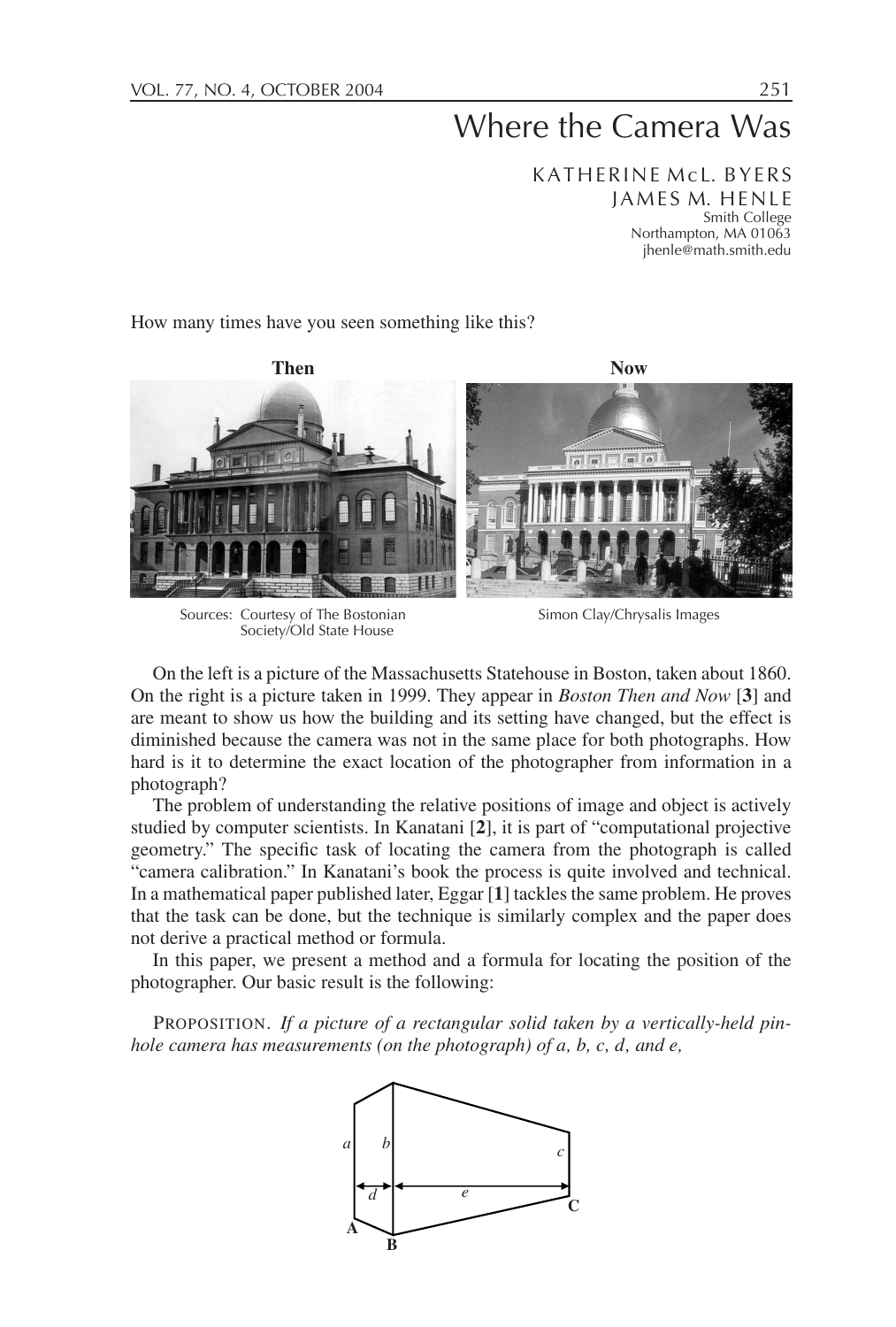*then the camera was positioned*

$$
\frac{dc}{d(b-c) + e(b-a)}\overline{BC}
$$

*to the left of* **B** *in the direction from* **C** *to* **B** *and*

$$
\frac{ae}{d(b-c) + e(b-a)}\overline{\textbf{AB}}
$$

*in front of point* **B***, where* **BC** *and* **AB** *are on-site measurements.*

The proof is based on high-school plane geometry and the basic principles of projective geometry taught in a beginning drawing class.

#### Background

Our assumption is that the camera is a pinhole camera with the film in a vertical plane (plane perpendicular to the ground). Under these circumstances, the image on the film is the same as if we projected the three-dimensional world onto a plane, what we'll call the "image plane," using straight lines to the viewer's eye.



The only difference is that with a pinhole camera, the image appears on the film upside down.

We'll need a few elementary facts about this projection:

**(A)** *The images of lines that are parallel to the ground and to one another, but not parallel to the image plane, meet at a single point in the image plane.*



This point is called the **vanishing point** of the collection of parallel lines.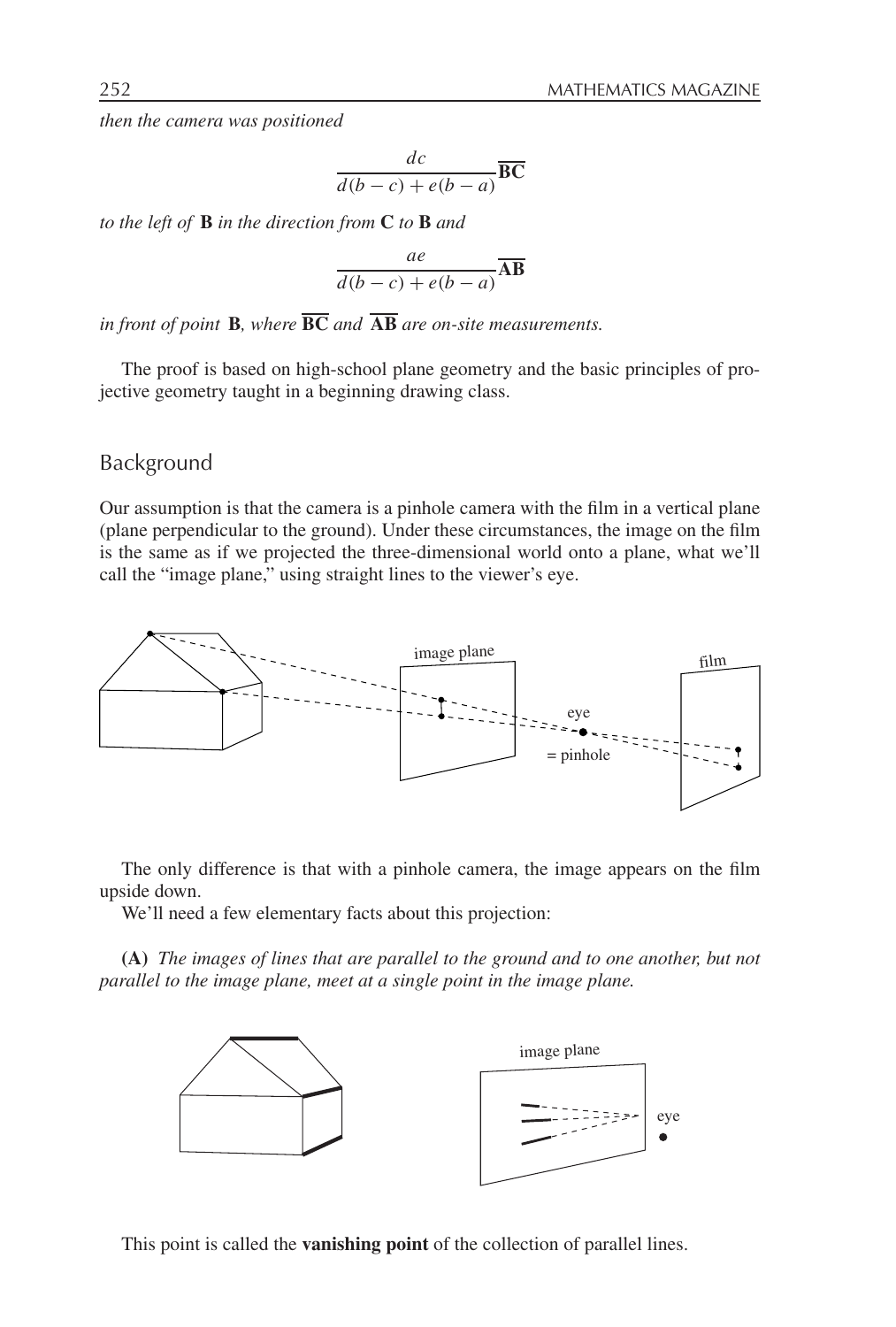Imagine a collection of planes, each passing through the eye and one of the parallel lines. Then the planes intersect in a line that meets the image plane at the vanishing point.



All such vanishing points lie on a single horizontal line called the **horizon line**.

**(B)** *Lines in the real world that are parallel to each other and also parallel to the image plane are parallel when projected onto the image plane.*



From this it follows that real horizontal lines are projected to horizontal lines.

**(C)** *Also, ratios along lines parallel to the image plane are preserved when projected to the image plane. In the diagram below, this means that*  $X/Y = x/y$ .



Finally,

**(D)** *Lines on the ground connecting an object to the photographer appear as vertical lines on the image plane.*

Again, imagine a plane containing the eye of the photographer and the line to the photographer.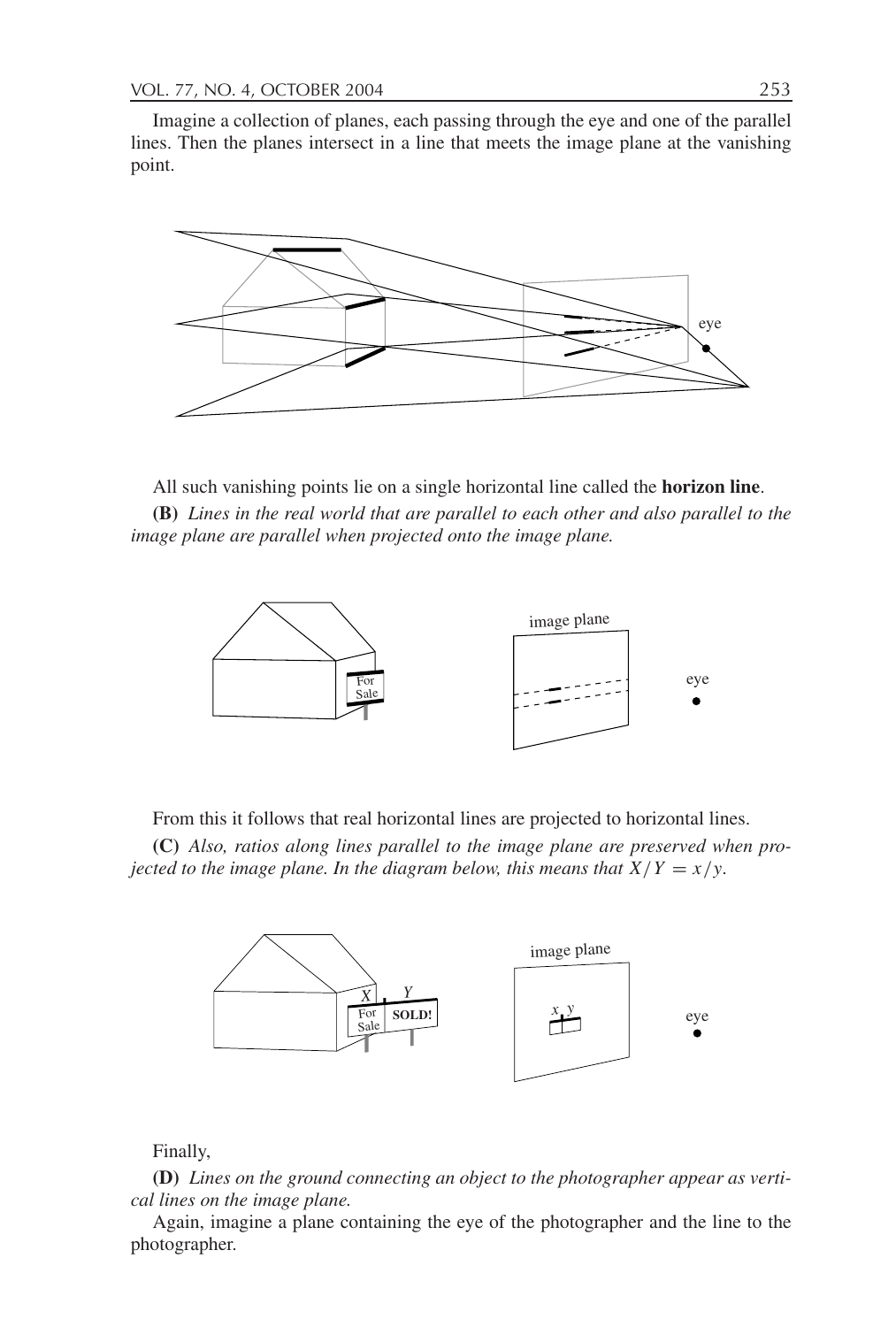

That plane is vertical and intersects the image plane in a vertical line.

A converse of **(D)** is also true: lines in the ground plane whose images are vertical connect to the photographer.

### Our method

Given the tools above, we present a simple method for determining the location of the photographer.

We start with a photograph of John M. Greene Hall at Smith College, taken around 1935 by Edgar Scott. Since the building is a complex solid, we pick a rectangular solid on it whose corners are easy to locate.



Source: Historic Northampton, Northampton, Massachusetts

We'll call this outline the *schematic picture*.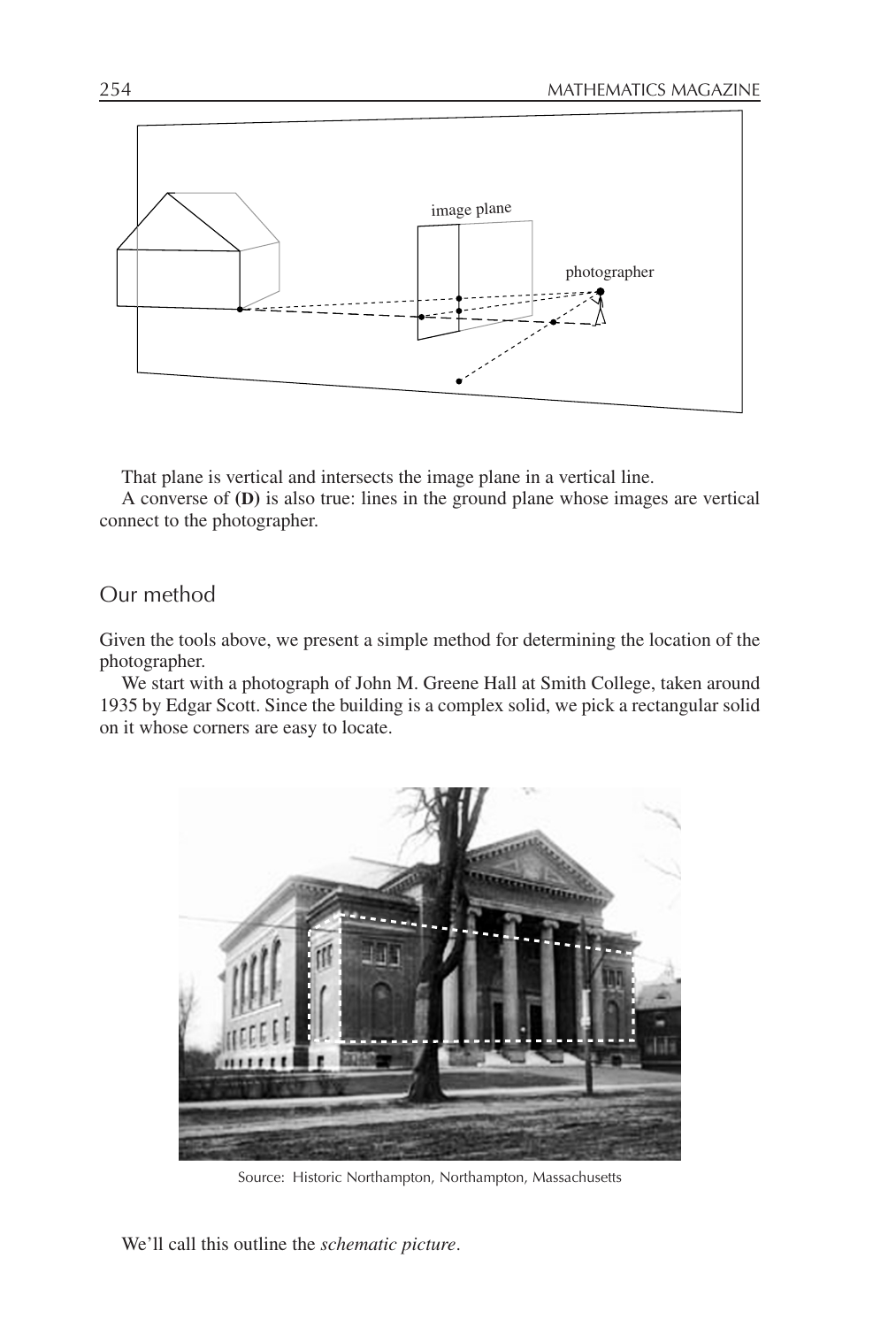

The schematic corresponds to the aerial view below, where **BC** is the front of the building and **P** is the location of the photographer.



Our goal is to compute the distances  $\overline{IB}$  and  $\overline{JB}$ . We'll compute  $\overline{IB}$ —the computation of  $\overline{JB}$  can be done symmetrically. Our procedure is to express

$$
\frac{\overline{\text{IB}}}{\overline{\text{BC}}}
$$

in terms of the five measurements  $a, b, c, d$ , and  $e$  in the image plane. Assuming we can measure  $\overline{BC}$  on site, we can then multiply this times the ratio to find  $\overline{IB}$ .

To make the proof easier to view, we will show our work on a schematic with sharper angles:



We begin by extending **EF** and **AB** in the schematic picture to determine the location of the left vanishing point, **V**.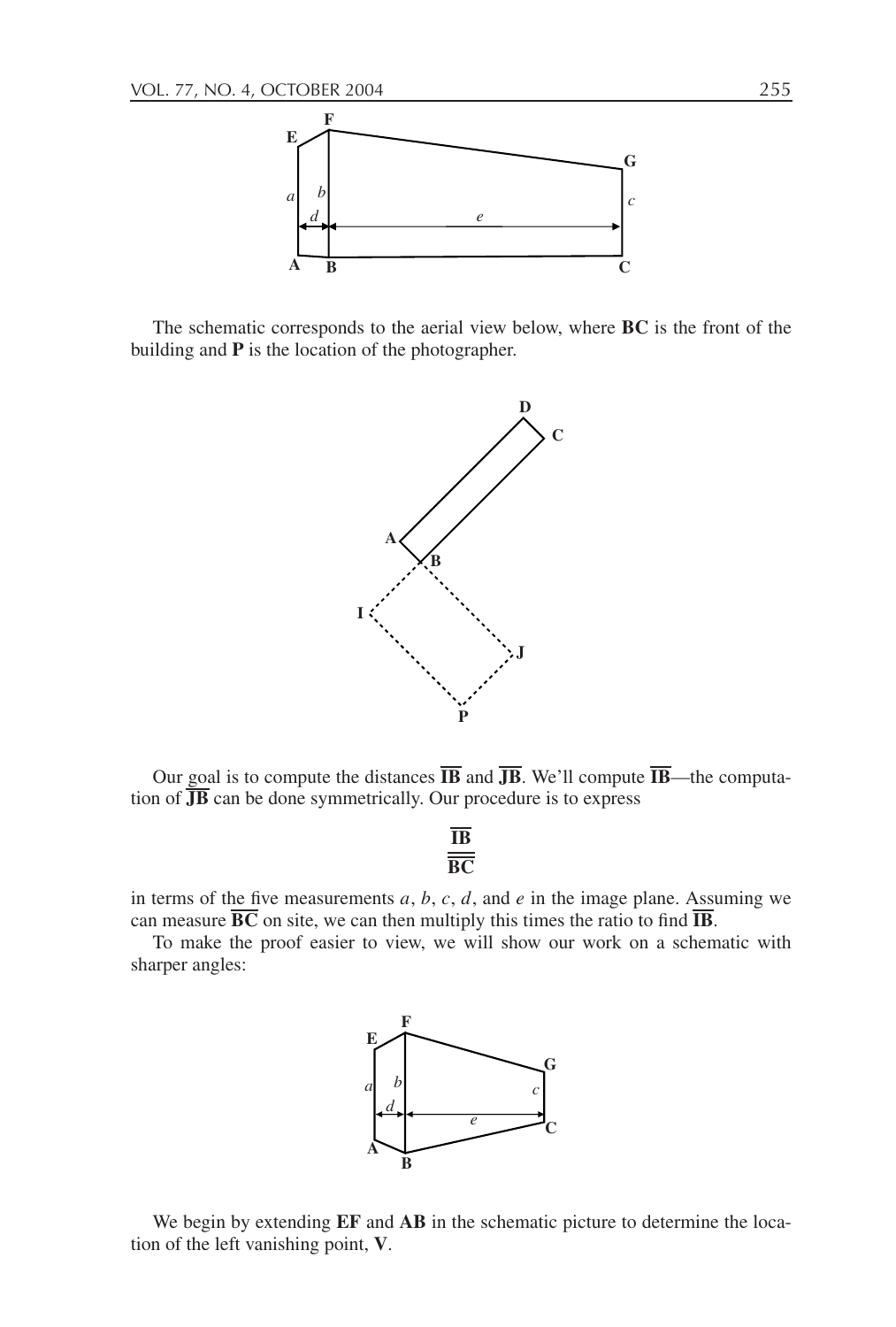Next, notice that **PI** in the aerial view is parallel to **AB**, hence by Fact **(A)**, in the schematic picture it passes through **V**. Also, since it is a line to the photographer, by Fact **(D)** it is vertical in the schematic picture. Thus point **I** is the intersection of this vertical with the extension of **BC**.



Now we add a horizontal line through **B** parallel to the image plane and extend **PI** and **DC** to meet it. In the aerial view, it looks like:



By Fact **(B)**, this line is also horizontal in the schematic. The aerial view line **CL** is parallel to **AB** and **PI**, so it too passes through **V**.



From  $\triangle$ **KIB**  $\sim$   $\triangle$ **LCB** in the aerial view we have

$$
\frac{\overline{\text{IB}}}{\overline{\text{BC}}} = \frac{\overline{\text{KB}}}{\overline{\text{BL}}}.
$$

From Fact **(C)**, this proportion is equal to the ratio of image plane distances *r*/*s*.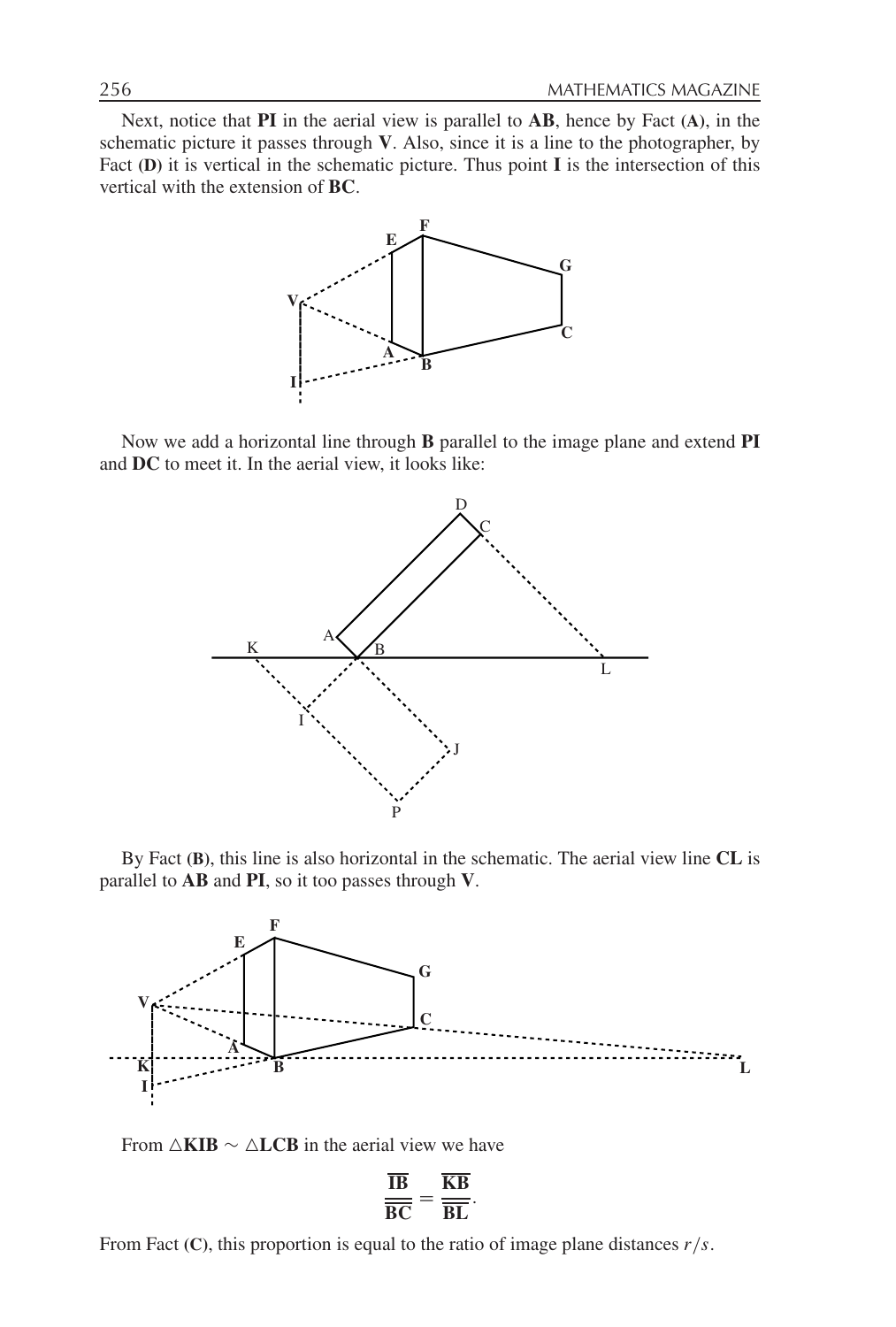

To find  $r/s$ , we add two more horizontal lines, CN and the horizon line VH, then focus on the lower half of the resulting figure.



From  $\triangle$ VL**K**  $\sim$   $\triangle$ VCN we have

$$
\frac{r+s}{b'} = \frac{r+e}{c'}, \quad \text{from which we can derive:} \quad \frac{r}{s} = \frac{c'r}{b'r + b'e - c'r}
$$

From **VJB** ∼ **VHA** we have

$$
\frac{r}{b'} = \frac{r - d}{a'},
$$
 from which we can derive:  $r = \frac{b'd}{b' - a'}.$ 

These together give us

$$
\frac{r}{s} = \frac{c' \frac{b'd}{b'-a'}}{b' \frac{b'd}{b'-a'} + b'e - c' \frac{b'd}{b'-a'}} = \frac{c'd}{b'd + b'e - ea' - c'd}.
$$

We promised to express this ratio in terms of *a*, *b*, *c*, *d*, and *e*. We can accomplish that by one more application of similar triangles: We have



.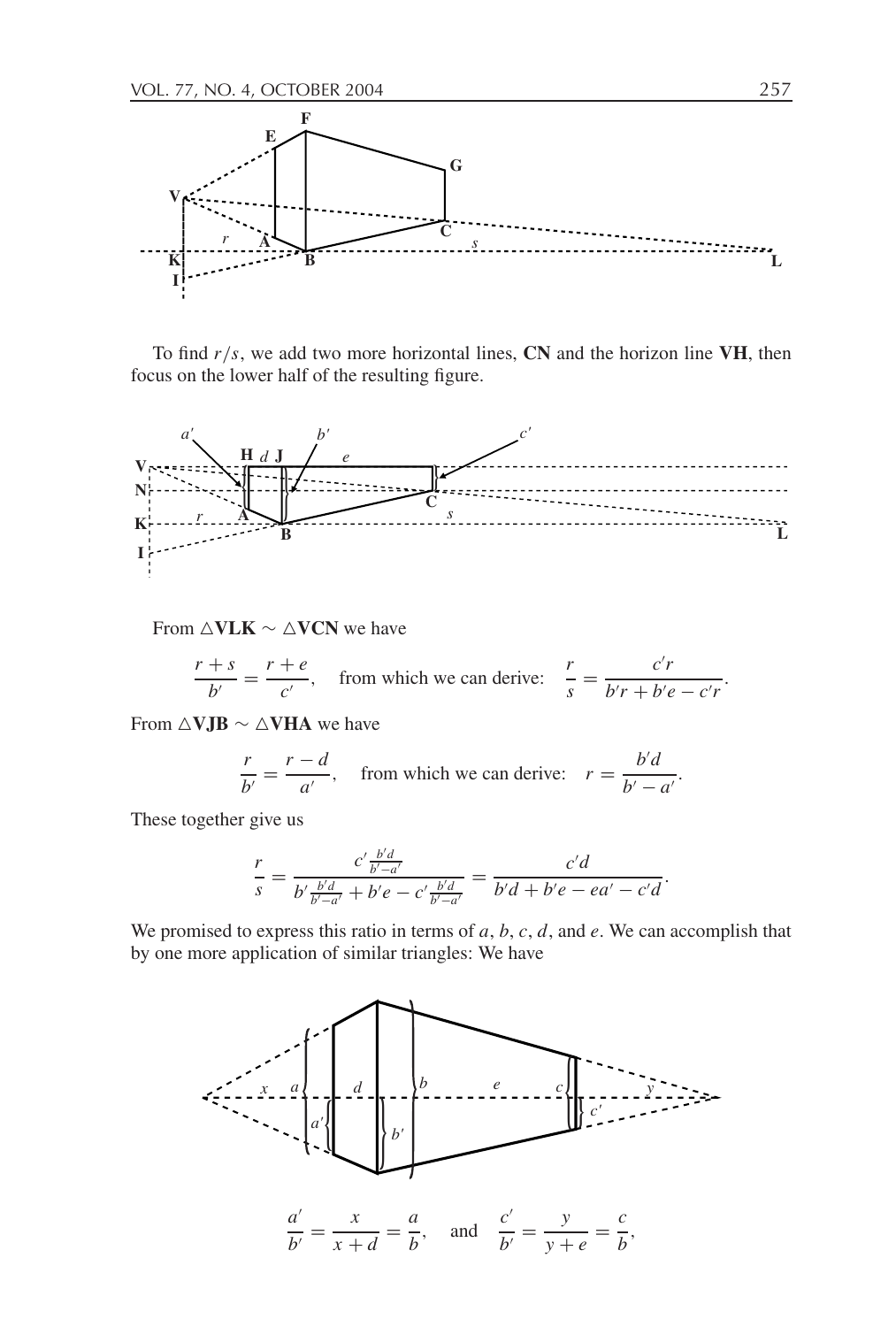П

and so

$$
\frac{a}{a'} = \frac{b}{b'} = \frac{c}{c'}
$$

giving us

$$
\frac{\overline{\textbf{IB}}}{\overline{\textbf{BC}}} = \frac{r}{s} = \frac{\frac{b}{b'}c'd}{\frac{b}{b'}b'd + \frac{b}{b'}b'e - e\frac{b}{b'}a' - \frac{b}{b'}c'd} = \frac{dc}{d(b-c) + e(b-a)}.
$$

The corresponding formula for  $\overline{BJ}/\overline{AB}$  can be found symmetrically:

$$
\frac{\overline{BJ}}{\overline{AB}} = \frac{ae}{d(b-c) + e(b-a)}.
$$

This completes the proof of the proposition.

The last step in locating the position of the camera is finding its height. This is accomplished in a primitive way by noting where the horizon line cuts across the picture. The height of the camera is the height of this line as it appears against the building in the picture.



Source: Historic Northampton, Northampton, Massachusetts

## Conclusion

The close agreement of the two pictures illustrates the proposition.



Source: Historic Northampton, Northampton, Massachusetts